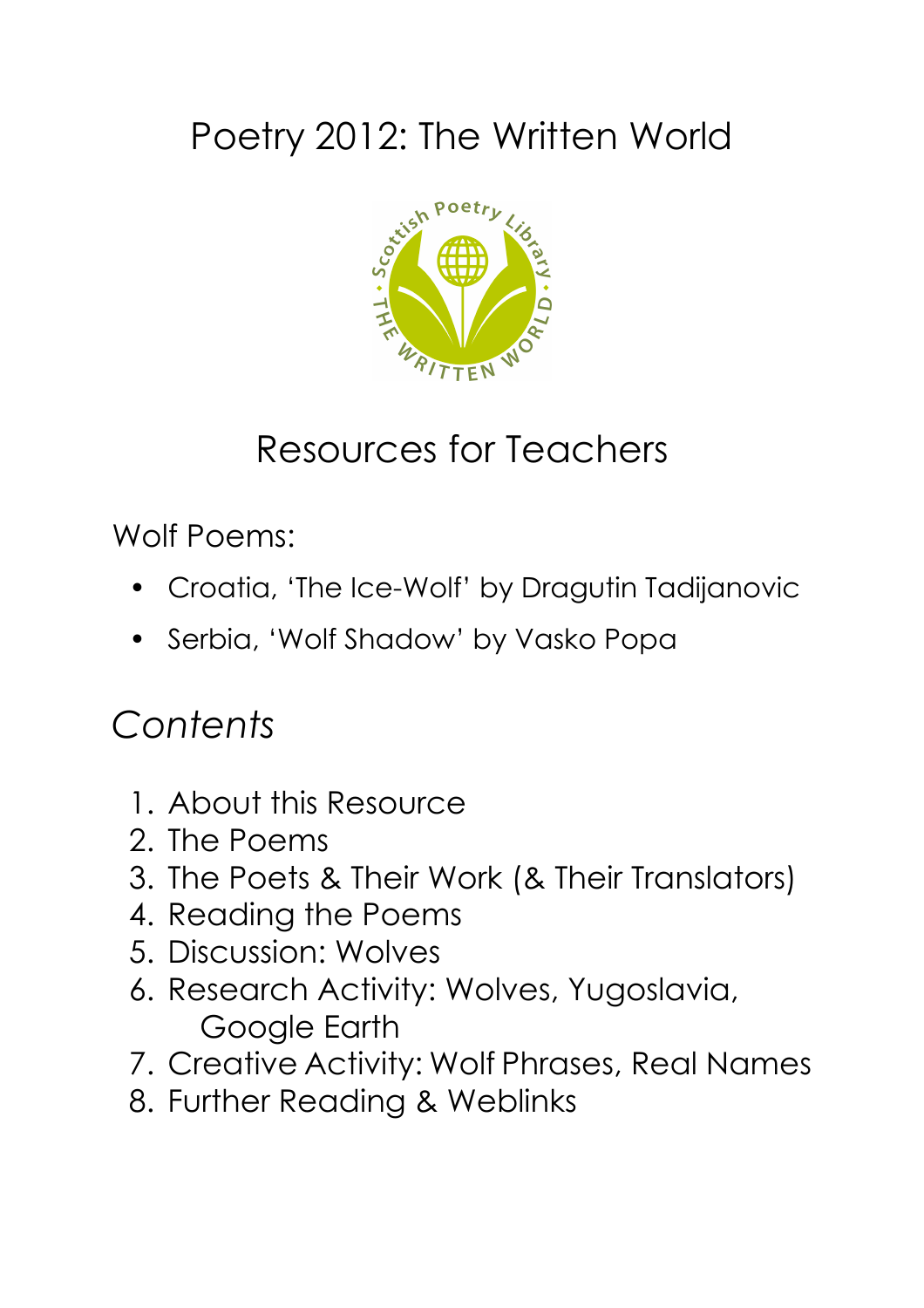## *About this Resource*

Activities in this resource are aimed at pupils in lower secondary school (S1–S3).

#### **Developing global citizens within Curriculum for Excellence**

These resources, featuring poems from around the world, can help realise certain key principles within this document, including

- *• enabling learners to appreciate the values and opinions of others with particular reference to environments and cultures*
- *• motivating learners to engage in local, national and global issues*
- *• promoting the concept of shared humanity*
- *• actively engaging [learners] in exploring a variety of traditions and cultures from around the world*

#### **Literacy and English experiences and outcomes**

Reading poems from countries around the world links to CfE Literacy & English Experiences and outcomes by offering opportunities to:

- *• develop my understanding of what is special, vibrant and valuable about my own and other cultures and their languages*
- *• explore the richness and diversity of language, how it can affect me, and the wide range of ways in which I and others can be creative*
- *• extend and enrich my vocabulary through listening, talking, watching and reading*
- *• explore and discuss word patterns and text structures*

Individual activities outlined below can link to particular experiences and outcomes at Levels 3–4:

| <b>Reading the poem</b>                |                                                       |                                                                         |  |
|----------------------------------------|-------------------------------------------------------|-------------------------------------------------------------------------|--|
|                                        | ENG 3-12a / 4-12a ENG 3-17a / 4-17a ENG 3-19a / 4-19a |                                                                         |  |
| <b>Discussion</b><br>LIT 3-02a / 4-02a | LIT 3-09a / 4-09a                                     |                                                                         |  |
| <b>Research Activity</b>               | LIT 3-06a / 4-06a LIT 3-14a / 4-14a LIT 3-15a / 4-15a |                                                                         |  |
| <b>Creative Activity</b>               |                                                       | ENG 3-26a / 4-26a ENG 3-27a / 4-27a ENG 3-30a / 4-30a ENG 3-31a / 4-31a |  |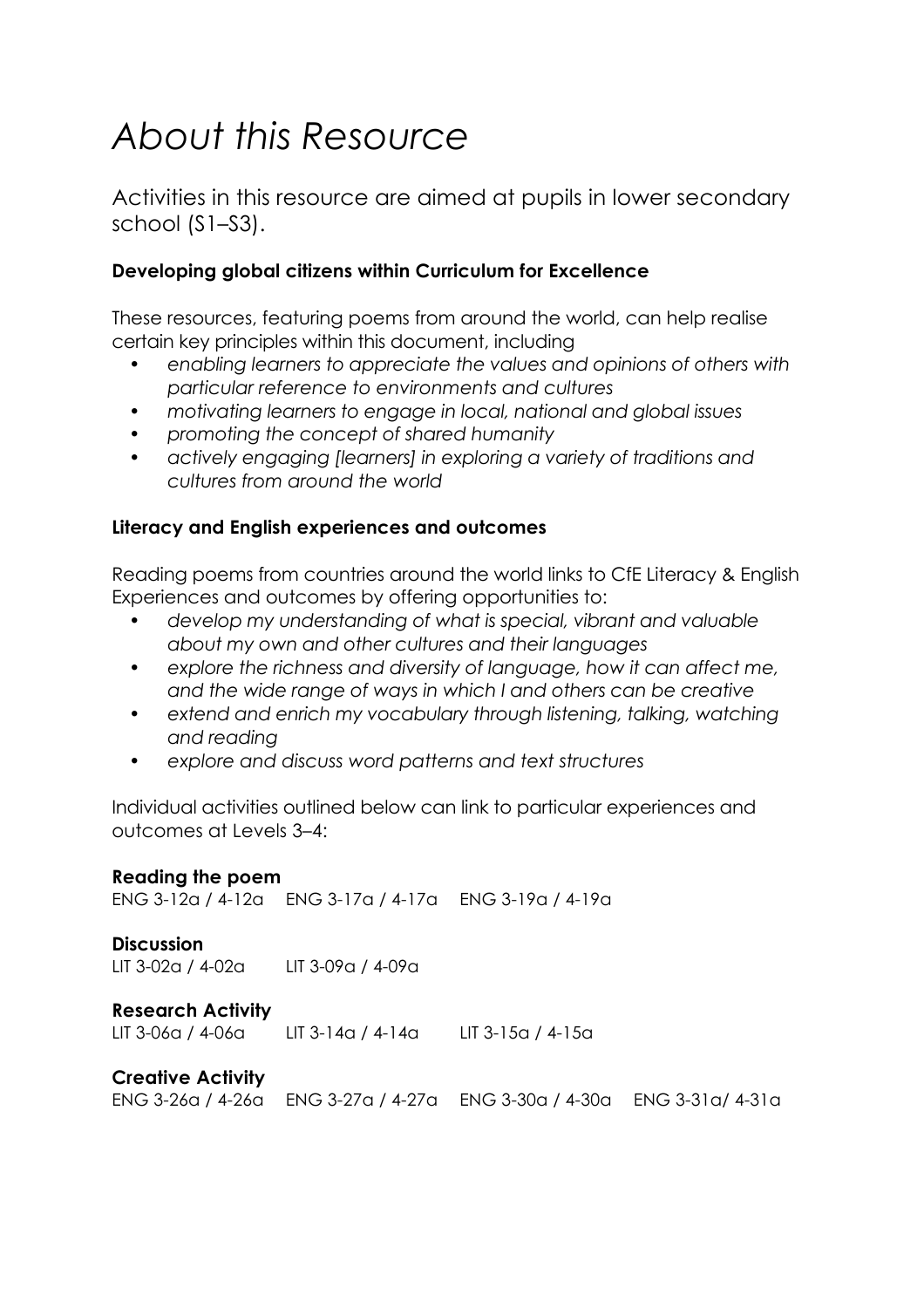#### *The Ice-Wolf*

Who doesn't know I come from Rastušje And went to school in Podvinje?...

A winter's morning. Frost. I'm walking alone from the village. Passing beside the frozen Glogóvica Suddenly I hear Crackling, crunching, crashing… Someone's crossing in my direction?

I immediately think of the last night's talk Of wolves coming out of Bosnia. In fear My feet Begin to run, Without a backward glance Nearly to Podvinje Where, in tears, I meet the milkmen. The milkmen asked me: What's up? Nothing, nothing, I said; And off I go.

That evening my mother happened to mention That the ice on the Glogóvica was cracking with the cold.

I heard it too! I said; And laughed.

Dragutin Tadijanovic (1905–2007)

from *Selected Poems,* translated by Edward Goy and Dennis Ward (Zagreb: Hrvatski PEN, 1993)

Every effort has been made to trace the copyright holder. If you can advise us of the appropriate acknowledgement to be made please contact [reception@spl.org.uk](mailto:reception@spl.org.uk)

Note: the poem is dated "Zagreb, 21.7.1935"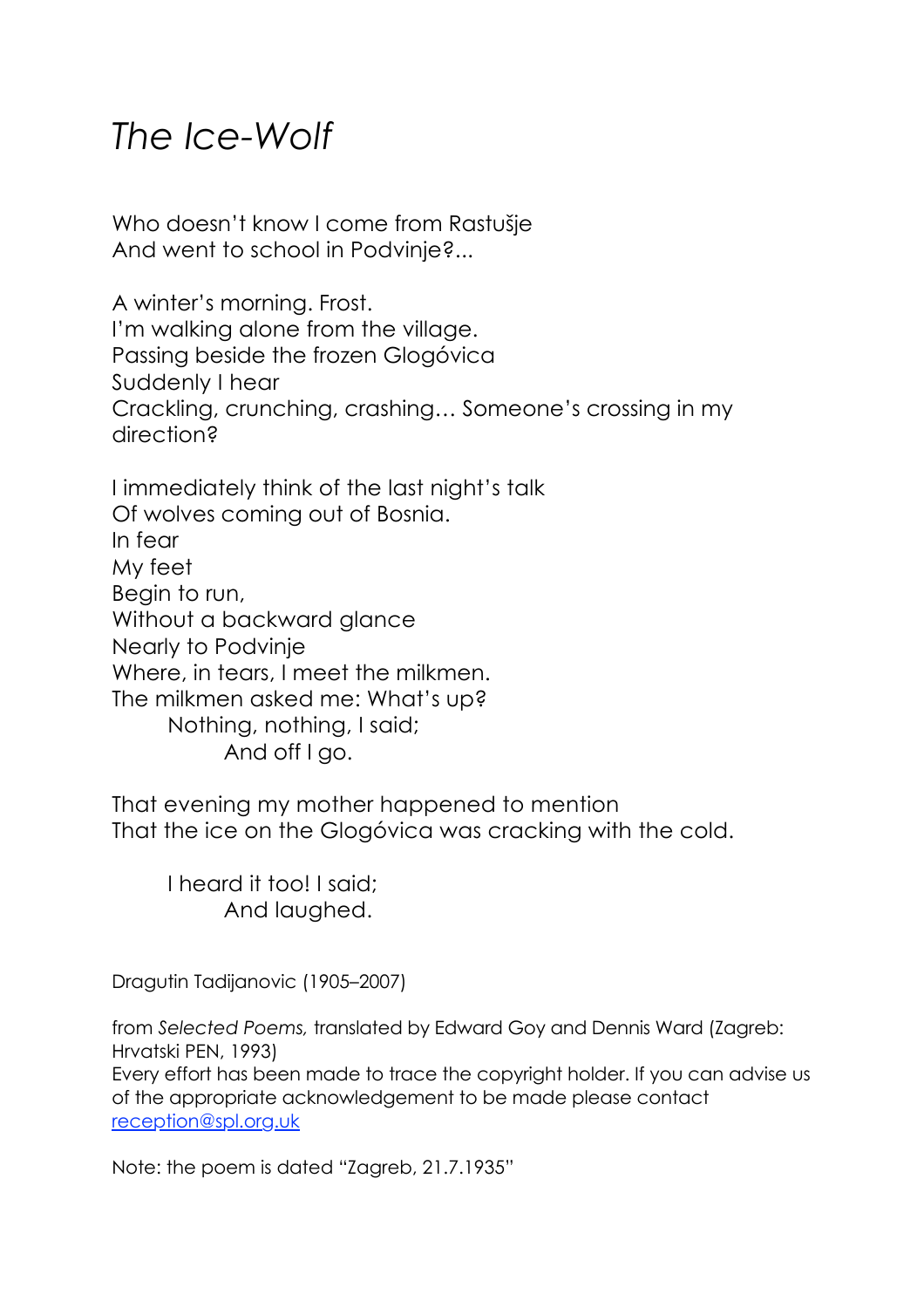#### *Wolf Shadow*

They say my great-grandmother The witch Sultana Urošević Had a she-wolf's shadow

By moonlight she never Went out of doors

So no one should tread on her shadow Take her secret powers And kill her on the spot

They say It's from great-grandmother I have These eyes and this tongue

I don't know about the wolf shadow

By moonlight always And often by sunlight I walk backwards

Just in case

Vasko Popa (1922–1991)

from *Vasko Popa: Collected Poems*, edited by Francis R. Jones, introduced by Ted Hughes, translated by Anne Pennington and Francis R. Jones (London: Anvil Press, 1997); this poem was translated by Anne Pennington Reproduced by kind permission of the publisher.

Note: 'Wolf Shadow' is taken from the collection *Raw Flesh* (1975), in which the first and last poems, second and second last, and so on, are linked thematically. 'Wolf Shadow' (six from last) is paired with 'The Lost Red Boot', also featuring "my great-grandmother Sultana Urošević" (this poem can be read on the 'zokstersomething' webpage listed below). Popa published two more collections in 1975, one of which was *Wolf Salt*; a note on this in the *Collected Poems* reads: "the wolf, a totem of the ancient Slav tribes, symbolizes the South Slav people."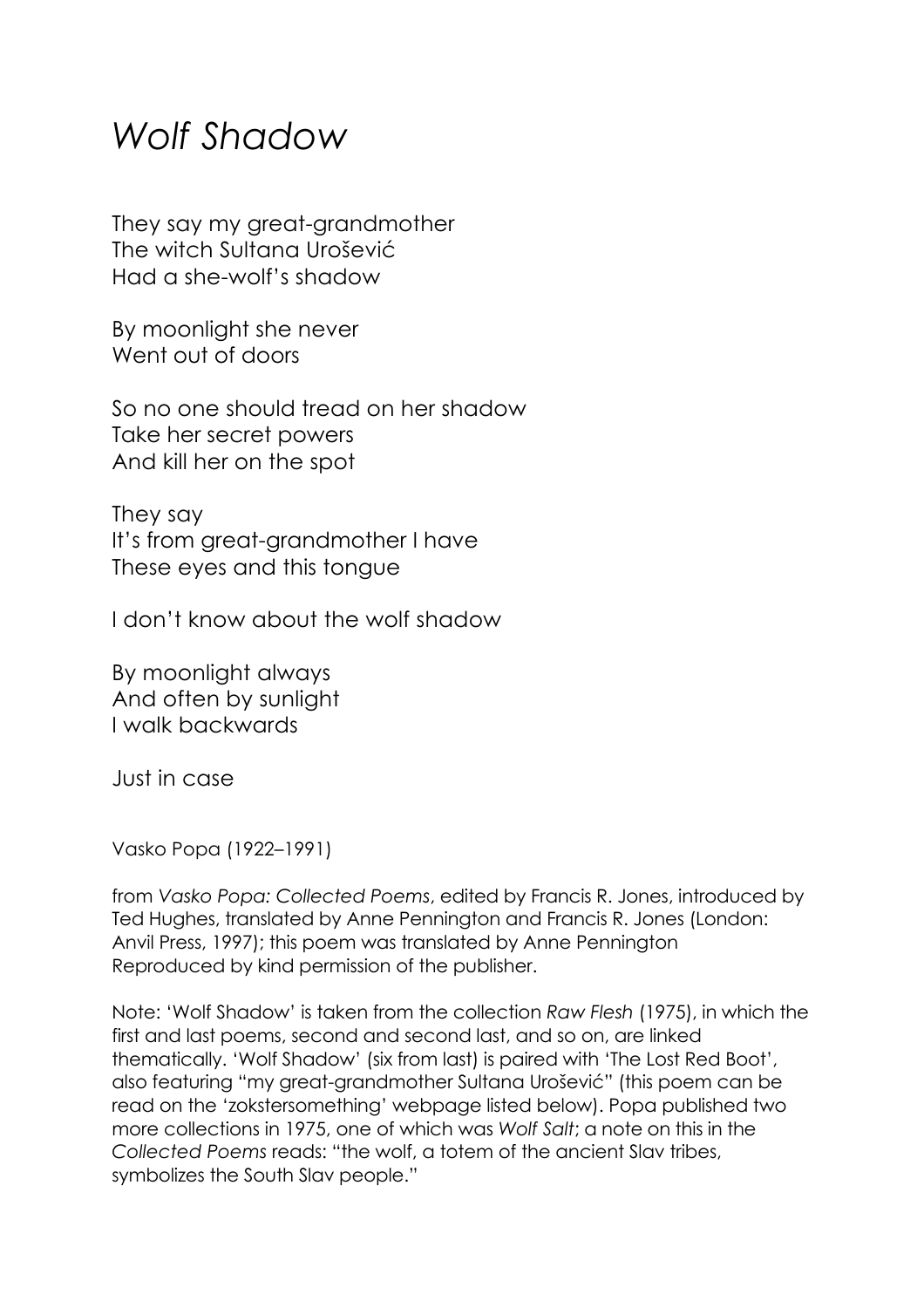#### *The Poets & Their Work (& Their Translators)*

Born in Grebenac in Serbia, of Romanian descent, **Vasko Popa** (1922–1991) studied at the University of Belgrade and the University of Bucharest. During World War II, he fought as a Communist partisan and was imprisoned in a Nazi concentration camp in Bečkerek. He published his first major verse collection in 1953. He broke with the Social Realism which characterised much post-World War II Eastern European literature, drawing on surrealism and Serbian folk traditions. Popa was the editor of the publishing house Nolit from 1954 until 1979. He founded the Literary Municipality Vršac and co-founded the Vojvodina Academy of Sciences and Arts. He was elected a member of the Serbian Academy of Sciences and Arts. His honours also include the Brankova nagrada, the Zmajeva nagrada, the Austrian state award for European literature, the Branko Miljković poetry award, the Yugoslav state AVNOJ award, and the Skender Kulenović. In 1995, the town of Vršac established a poetry award in his name.

'Wolf Shadow' was translated by **Anne Pennington** (1934–1981), who was Professor of Comparative Slavonic Philology at Lady Margaret Hall, Oxford.

**Dragutin Tadijanovic** (1905–2007) was born in the village of Rastušje, in Slavonia, eastern Croatia. He published his first poem in 1922. He enrolled in the Faculty of Forestry at the University of Zagreb, but graduated in Literature and Philosophy in 1937. He worked as the lector of the official paper Narodne Novine, taught at the Academy of Arts in Zagreb and later worked in publishing. He joined the Croatian Academy of Sciences and Arts Literary Institute, where he was the director between 1953 and 1973. He also served as the president of the Society of Croatian Writers from 1964 to 1965, and became a member of the Academy.

**Edward Goy** (1926–2000)was a lecturer in Slavonic Studies at Cambridge University. **Dennis Ward** (1924–2008) was Professor of Russian at the University of Edinburgh.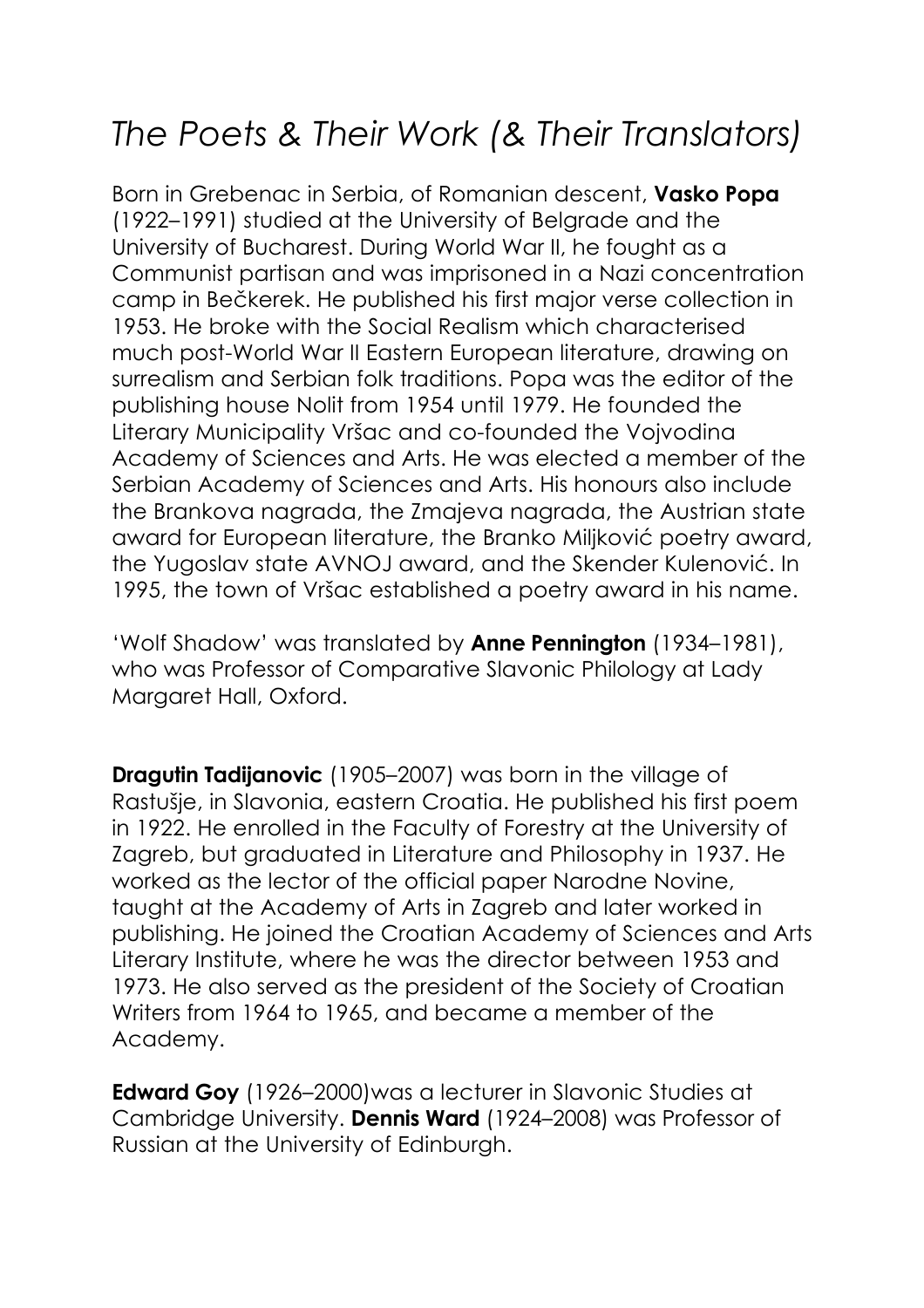# *Reading the Poems*

#### **The Ice-Wolf**

- Who is the speaker of the poem?
- Why is he out walking alone?
- Is this a journey he makes requiarly?
- Why is he frightened of wolves on this particular morning?
- Why does he say "nothing" when he meets the milkmen?
- How do you think he feels when he laughs at the end of the poem? Why?
- Why do you think the poem begin with a question, rather than a statement? (Think about how the meaning of the first verse would change if you took away the first three words and the question mark.)
- Why do you think the poet uses the actual names of the villages and the river or lake in the poem? How would the poem's meaning be changed if these names were replaced by, say, 'village', 'town' and 'river'?

#### **Wolf Shadow**

- How does the speaker resemble his great-grandmother?
- To what extent does the speaker believe what "they say" about his great-grandmother?
- What sort of "secret powers" do you think Sultana Urošević might have had? (There are clues in "The Lost Red Book" – see 'Notes' on the poem, above.)
- Why does the speaker "walk backwards" in certain situations?
- Why do you think the poet uses his great-grandmother's name in the poem? How would the poem's meaning be changed if her name was absent?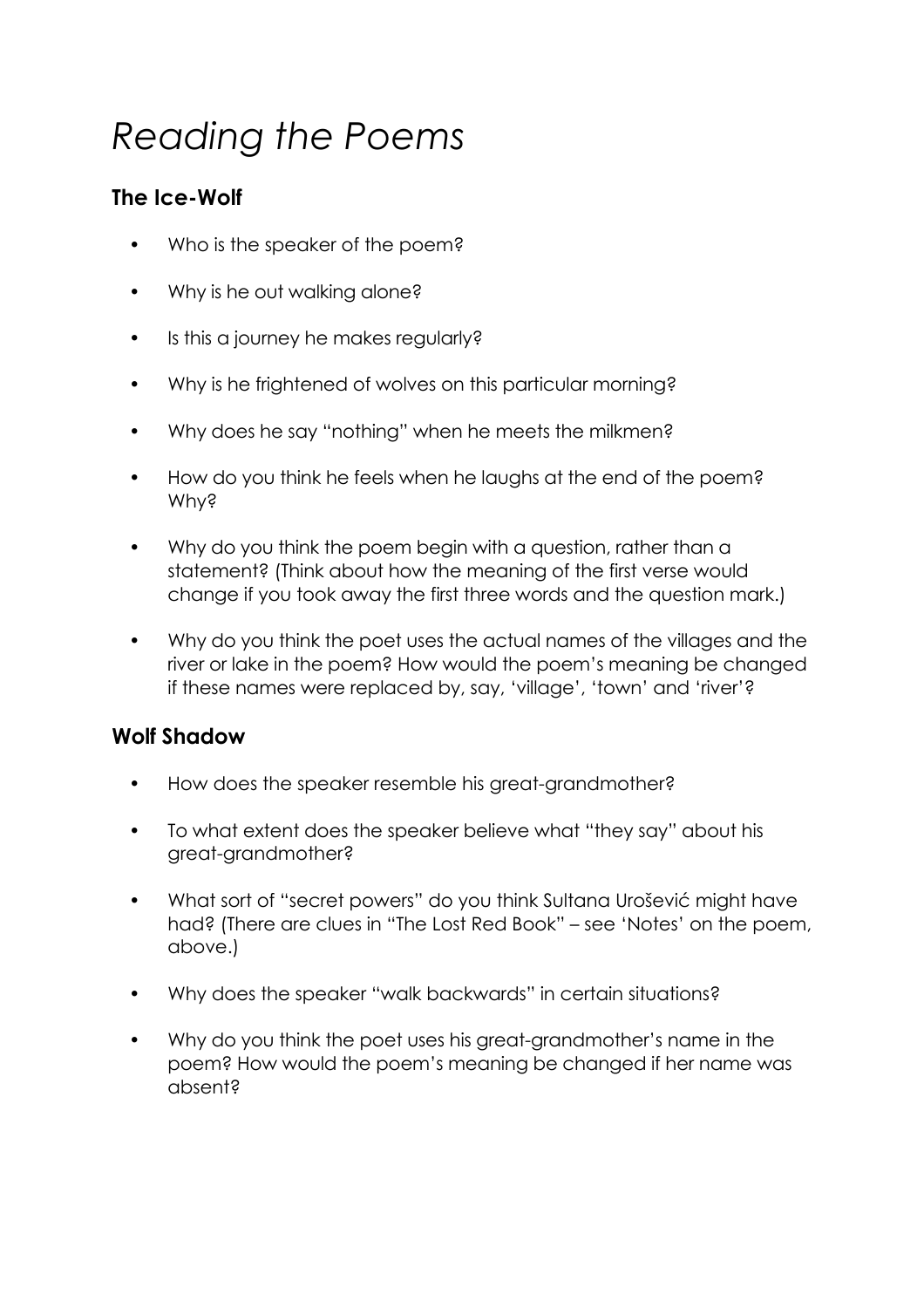## *Discussion*

Without doing any research, talk about what you know about **wolves**.

- Think of adjectives that you would use to describe them.
- What sort of food do wolves eat?
- What sort of places do wolves live in?
- What sounds do they make?
- What sort of reputation does the wolf have?
- What stories do you know about wolves?

Wolves became **extinct** in Scotland in the 18th century. Do you think they should be reintroduced? Why?

#### *Research Activity*

Where in Europe can **wolves** be found today?

Find out about wolves in different cultures, for example

- Ancient Rome (Romulus and Remus)
- Norse mythology (Fenrir and Sköll)
- European fairy tales (such as Little Red Riding Hood)
- Contemporary fantasy literature (such as Harry Potter or Twilight)

**Serbia** and **Croatia** were both part of Yugoslavia. Find out when and how they became independent countries.

Use **Google Earth** to view the route from Rastušje to Podvinje.

- What are the main features of the landscape?
- Click on the icons on the hill between the two places what do you learn about the locality from these?
- Look south and find the River Sava, which marks the border with Bosnia.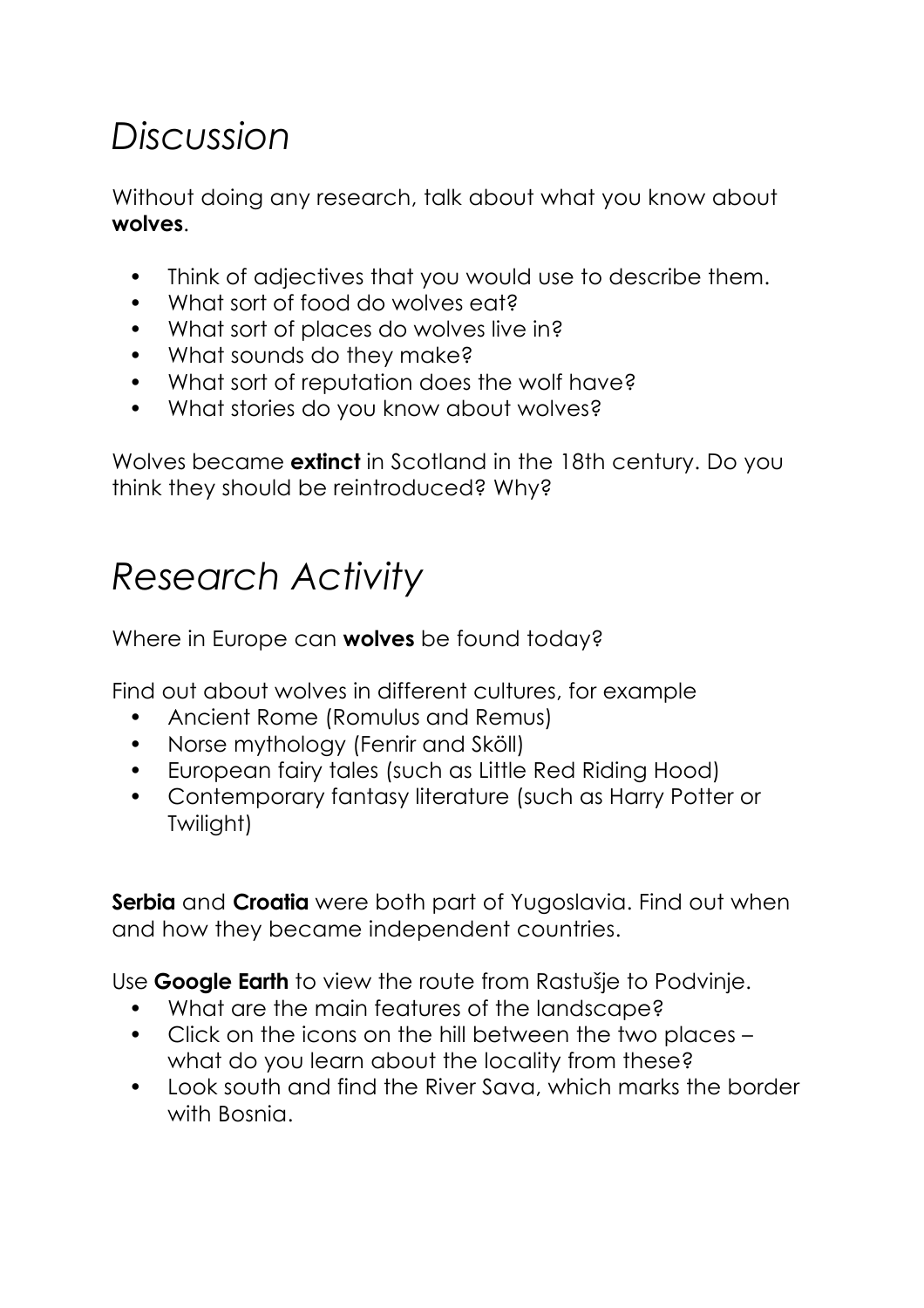## *Creative Activity*

Write a poem which isn't about a wolf as such, but which incorporates at least **two "wolf" sayings**, like those below. Can you think of any others?

- between dog and wolf (neither daylight nor dark)
- dark as a wolf's mouth (pitch dark)
- to see a wolf (losing one's voice)
- to put one's head into the wolf's mouth (exposing oneself to needless danger)
- to hold a wolf by the ears (equally dangerous to keep hold or to let go)
- to cry wolf (to give a false or unnecessary warning)
- to keep the wolf from the door (to have enough to eat)
- a lone wolf (someone who likes to be alone)
- to throw to the wolves (to sacrifice something)
- a wolf in sheep's clothing (a dangerous person who seems friendly)

Use the sayings to suggest the **subject** of your poem, for example

- "between dog and wolf" and "a lone wolf" could feature a solitary figure at twilight – what happens when darkness falls?
- "to hold a wolf by the ears" plus "to see a wolf" could feature someone struck dumb by danger – how do they recover their voice?
- "to cry wolf" and "to throw to the wolves" might feature someone whose warnings prove false and who is then – well, thrown to the wolves – what was the warning? Who tells the story, the person who gave the warning, or someone who heard it?

Try to use one or two **real names** in the poem – of people and places you know (personally, rather than through tv or other media) – they can give your poem a distinctive tone.

Like 'The Ice-Wolf', make sure your poem has a **beginning**, a **middle** and an **end**.

- Beginning: set the scene, outline where when who
- Middle: what happens the events of the story
- End: the consequences of, or a reflection on, the events